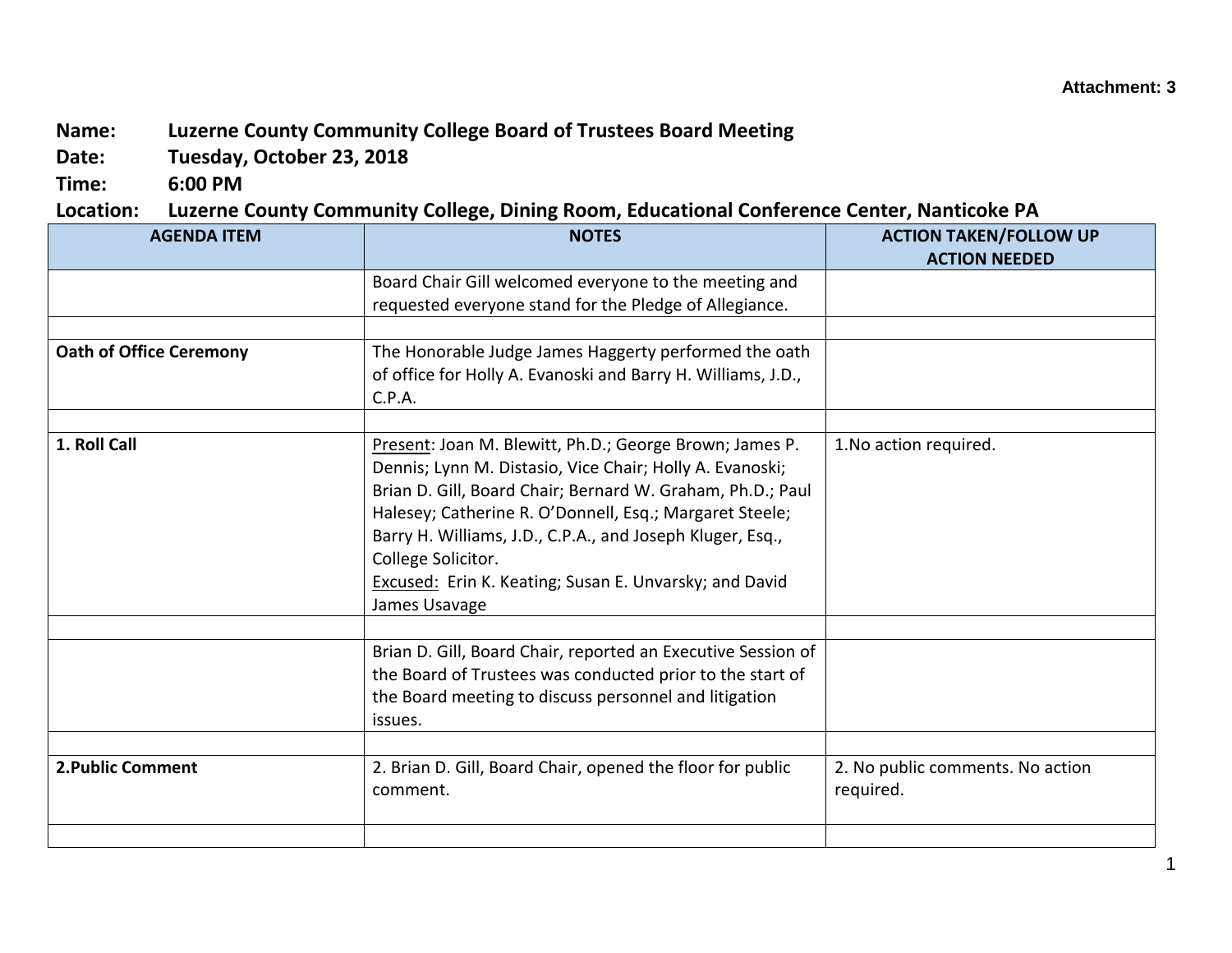| <b>AGENDA ITEM</b>                    | <b>NOTES</b>                                                          | <b>ACTION TAKEN/FOLLOW UP</b>          |
|---------------------------------------|-----------------------------------------------------------------------|----------------------------------------|
|                                       |                                                                       | <b>ACTION NEEDED</b>                   |
| 3. Approval of August 28, 2018, Board | 3. Brian D. Gill, Board Chair, recommended approval of                | 3. Approved. Motion made by Joan M.    |
| <b>Minutes</b>                        | the August 28, 2018, Board minutes.                                   | Blewitt, Ph.D; and seconded by         |
|                                       |                                                                       | Catherine R. O'Donnell, Esq.           |
|                                       |                                                                       |                                        |
|                                       |                                                                       | Vote was all "yes". Motion carried.    |
|                                       |                                                                       |                                        |
| 4. Approval of October 23, 2018 Board | 4. Brian D. Gill, Board Chair, recommended the Luzerne                | 4. Approved. Motion made by Bernard    |
| Agenda                                | County Community College Board of Trustees approve the                | W. Graham, Ph.D.; seconded by James P. |
|                                       | October 23, 2018 Board agenda.                                        | Dennis to approve the agenda as        |
|                                       |                                                                       | presented.                             |
|                                       |                                                                       |                                        |
|                                       |                                                                       | Vote was all "yes". Motion carried.    |
| 5. Report of Officers and Agents      | President Leary reported on Friday, October 12, 2018, the             | 5.N/A                                  |
| o President's Report                  | LIU Teachers In-Service was held at Luzerne County                    |                                        |
|                                       | Community College with 194 local teachers and guidance                |                                        |
|                                       | counselors in attendance. Departmental hands-on                       |                                        |
|                                       | presentations, job outlooks and transfer path                         |                                        |
|                                       | presentations were held for all attendees.                            |                                        |
|                                       |                                                                       |                                        |
|                                       | Vice President Cheryl Lesser and Vice President Rosana                |                                        |
|                                       | Reyes, attended the Prudential Community Engagement                   |                                        |
|                                       | Overview visit on October 11 through the 13 <sup>th</sup> in El Paso, |                                        |
|                                       | Texas as part of the Prudential Grant to LCCC focused on              |                                        |
|                                       | creating pathways to careers in the financial sector for              |                                        |
|                                       | high school and college students in our region.                       |                                        |
|                                       |                                                                       |                                        |
|                                       | October 17th, Newswatch 16's Ryan Leckey broadcast live               |                                        |
|                                       | from the Benco Dental Clinic at Luzerne County                        |                                        |
|                                       | Community College. During the morning show segment,                   |                                        |
|                                       | he highlighted October as National Dental Hygiene Month               |                                        |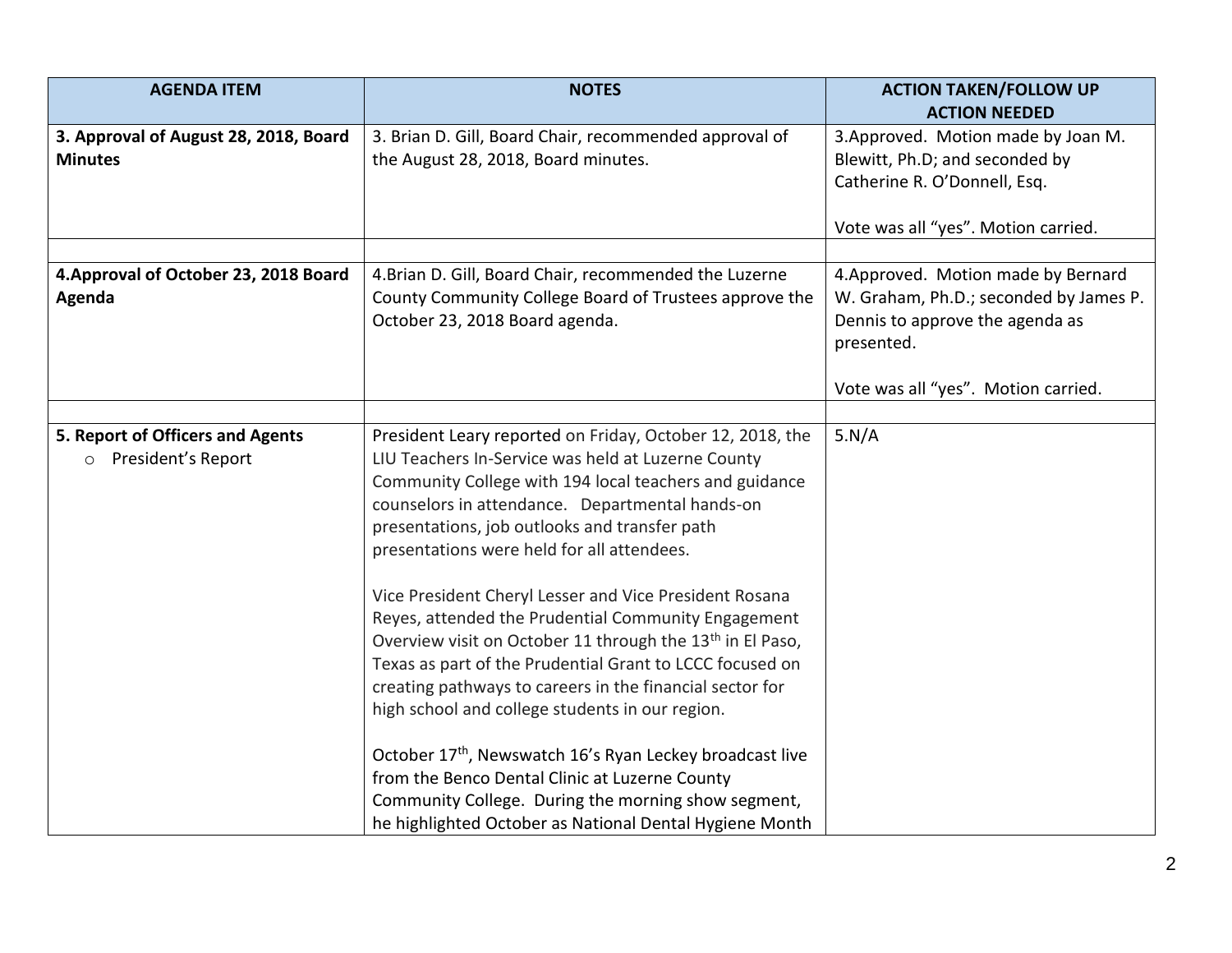| <b>AGENDA ITEM</b>                      | <b>NOTES</b>                                                                                                                                                                                                                                                                                                                                                                                                                                      | <b>ACTION TAKEN/FOLLOW UP</b><br><b>ACTION NEEDED</b> |
|-----------------------------------------|---------------------------------------------------------------------------------------------------------------------------------------------------------------------------------------------------------------------------------------------------------------------------------------------------------------------------------------------------------------------------------------------------------------------------------------------------|-------------------------------------------------------|
| President's Report continued<br>$\circ$ | and the important role dental hygienists play as health<br>care professionals.                                                                                                                                                                                                                                                                                                                                                                    |                                                       |
|                                         | Also on October 17th LCCC conducted its' college-wide<br>Professional Development Day program for<br>administration, faculty and staff. The program focused on<br>"Developing a Culture of Caring" on our Campus. The<br>guest speakers included Kathy Wallace from Northeast<br>Suicide Prevention and Dr. Craig Piso, Keynote speaker,<br>Psychologist and Author.                                                                              |                                                       |
|                                         | On October 19, 2018, President Leary was invited to be<br>the speaker at the Susquehanna Valley Community<br>College Summit at the Albright Center for the Performing<br>Arts located in Sunbury. My addressed focused on how<br>Luzerne County Community College can serve the area of<br>Sunbury and the surrounding region.                                                                                                                    |                                                       |
|                                         | President Leary reported, today, October 23, 2018, he had<br>the opportunity to welcomed 18 Office of Vocational<br>Rehabilitation (OVR) students on campus who were doing<br>an experiential visits with our applied technology areas.<br>Student came from 4 school districts and spent classroom<br>time in Manufacturing, Electrical, Plumbing and Heating,<br>Audio Visual Music Recording, Graphic Arts and<br>Communications, and Welding. |                                                       |
|                                         | President Leary will be attending the 49 <sup>th</sup> Annual ACCT<br>Leadership Congress in New York City beginning<br>Wednesday, October 24 and concluding Saturday, October<br>27th. This year's theme "Building Blocks to Students                                                                                                                                                                                                            |                                                       |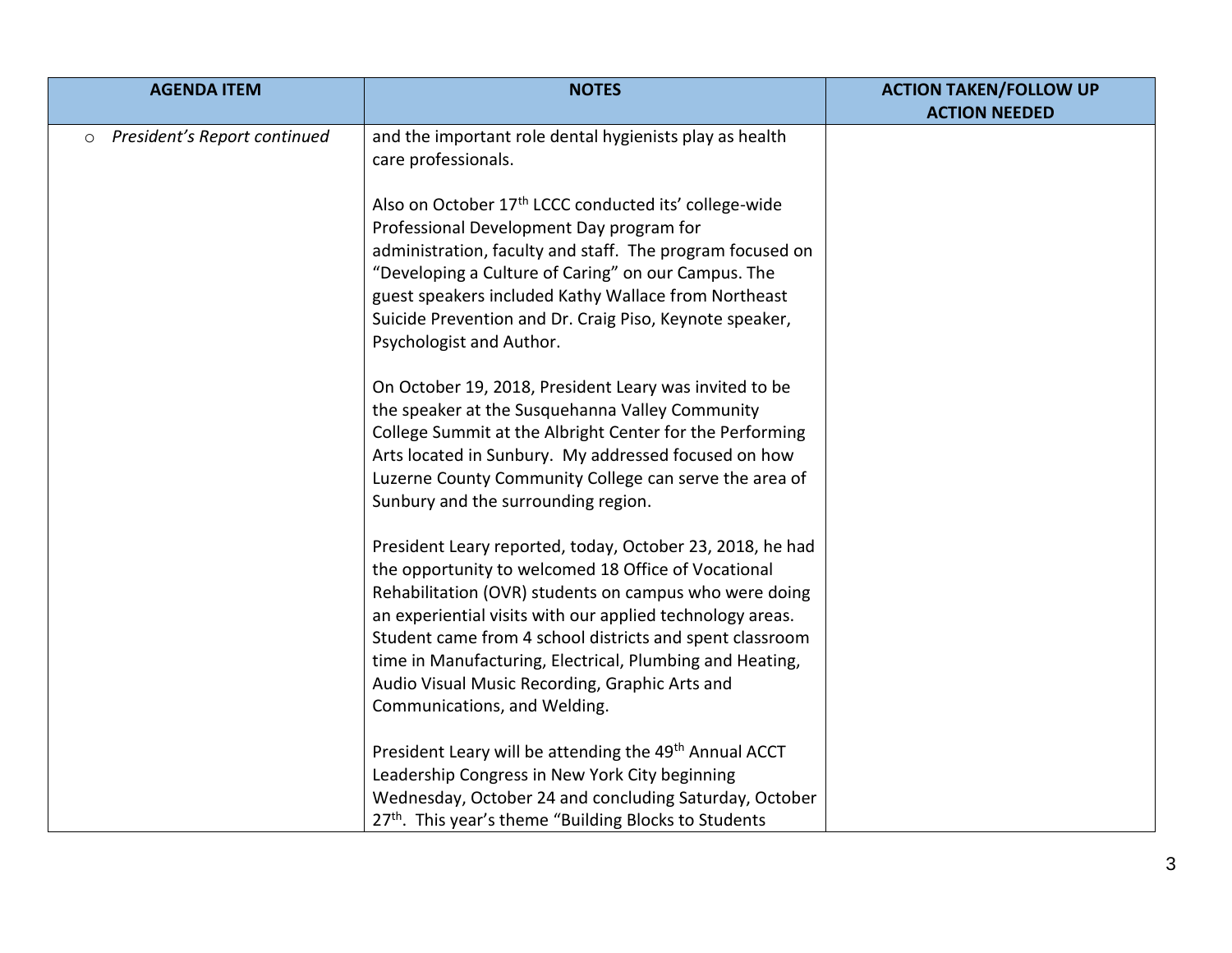| <b>AGENDA ITEM</b>                      | <b>NOTES</b>                                                                                                                                                                                                                                                                                                                                                                                                                                                                 | <b>ACTION TAKEN/FOLLOW UP</b><br><b>ACTION NEEDED</b> |
|-----------------------------------------|------------------------------------------------------------------------------------------------------------------------------------------------------------------------------------------------------------------------------------------------------------------------------------------------------------------------------------------------------------------------------------------------------------------------------------------------------------------------------|-------------------------------------------------------|
| President's Report continued<br>$\circ$ | Success." President Leary will be joined colleagues from<br>each of Pennsylvania's 14 community colleges as well as<br>Elizabeth Bolden, CEO, PA Commission for Community<br>Colleges.                                                                                                                                                                                                                                                                                       |                                                       |
| <b>Foundation Report</b><br>O           | Sandy Nicholas, Executive Director, Institutional<br>Advancement/Foundation reported the Foundation Office<br>received a scholarship endowment gift from Bill and<br>Joanne Runner of \$25,000. This is Bill and Joanne<br>Runner's third scholarship donation to LCCC.<br>The September 11, 2018 the College held its                                                                                                                                                       |                                                       |
|                                         | Remembrance Ceremony at the Walk of Honor. Thanks<br>was extended to those in attendance. The Alumni Craft<br>Festival was held Saturday, October 20, 2018. This event<br>was very successful with more than 2500 in attendance.                                                                                                                                                                                                                                             |                                                       |
|                                         | Catherine O'Donnell, Esq., Co-Chair of the Scholarship<br>Donor Dinner, stated it has been her pleasure serving on<br>the committee and was proud to announce we have<br>received 100% participation from Board of Trustees. Your<br>participation honors families and individuals who have<br>made significant gifts to the College as visionaries and                                                                                                                      |                                                       |
|                                         | have greatly affected in the most positive sense, the<br>direction of the College. The students who are attending<br>the dinner will see that the Board of Trustees greatly cares<br>about them and the direction of the community college.<br>On behalf of Co-Chair Becky Brominski, Trustee<br>O'Donnell expressed her thanks and appreciation to the<br>Board of Trustees. As a reminder, Board members were<br>invited to attend the Visionary Reception will be held at |                                                       |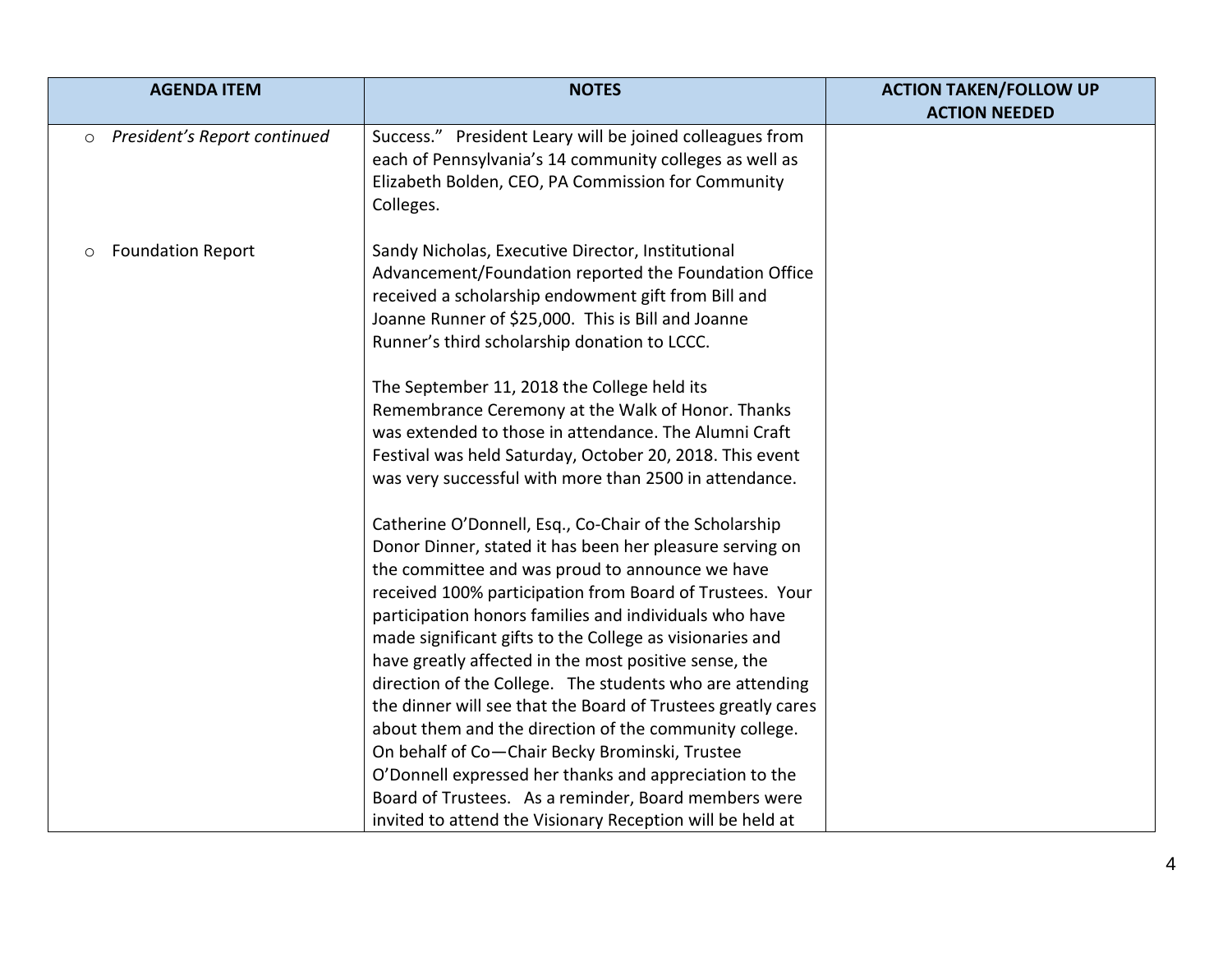| <b>AGENDA ITEM</b>                                | <b>NOTES</b>                                                                | <b>ACTION TAKEN/FOLLOW UP</b>            |
|---------------------------------------------------|-----------------------------------------------------------------------------|------------------------------------------|
|                                                   |                                                                             | <b>ACTION NEEDED</b>                     |
| <b>Foundation Report</b><br>$\circ$               | 4:30 p.m. in the Marco Polo Room of The Woodlands Inn.                      |                                          |
| continued                                         | Approximately 383 guests are confirmed to attend.                           |                                          |
|                                                   |                                                                             |                                          |
| 6. Report/Action of Executive<br><b>Committee</b> | 6. Board Chair Gill reported on October 4, 2018 the                         | 6.N/A                                    |
|                                                   | Board's Executive Committee met to develop the agenda                       |                                          |
|                                                   | for the upcoming Board Retreat scheduled for Tuesday,                       |                                          |
|                                                   | November 20, 2018, beginning at 8:30 a.m. Board Chair                       |                                          |
|                                                   | stressed the importance of this retreat for ongoing                         |                                          |
|                                                   | training and education to benefit the members of the                        |                                          |
|                                                   | Board.                                                                      |                                          |
| 7. Report/Action of the Academic                  | 7A. Committee Chair Blewitt recommended the Luzerne                         | 7. Approved. Motion made by Lynn         |
| <b>Committee</b>                                  | County Community College Board of Trustees approve the                      | Distasio, Vice Chair; seconded by George |
|                                                   | adoption of the LCCC General Education Philosophy and                       | Brown.                                   |
|                                                   | Competencies ensuring Luzerne County Community                              |                                          |
| 7A. Approval to Adopt General                     | College's curriculums are designed to develop the                           |                                          |
| <b>Education Philosophy</b>                       |                                                                             | Vote was all "yes". Motion carried.      |
|                                                   | intellectual, social, physical, and personal well-being of<br>each student. |                                          |
|                                                   |                                                                             |                                          |
| 8. Report/Action of the Finance                   | 8. Bernard W. Graham, Ph.D., presented the following                        |                                          |
| <b>Committee</b>                                  | Finance Committee report.                                                   |                                          |
|                                                   |                                                                             |                                          |
| 8A. Summary of Payments                           | 8A. Recommend the Luzerne County Community College                          | 8A. Approved. Motion made by George      |
|                                                   | Board of Trustees approve the summary of payments.                          | Brown; seconded by Margaret Steele.      |
|                                                   |                                                                             |                                          |
|                                                   |                                                                             | Vote was all "yes". Motion carried.      |
|                                                   |                                                                             |                                          |
| 8B. Employment Retraining                         | 8B. Recommend the Luzerne County Community College                          | 8B. Approved. Motion made by Joan M.     |
| <b>Opportunities Program</b>                      | Board of Trustees approve the continuation of the LCCC                      | Blewitt, Ph.D.; seconded by Lynn         |
|                                                   | Employment Retraining Opportunities Program for the                         | Distasio, Vice Chair.                    |
|                                                   | Spring 2019 Semester with a tuition offset for eligible                     |                                          |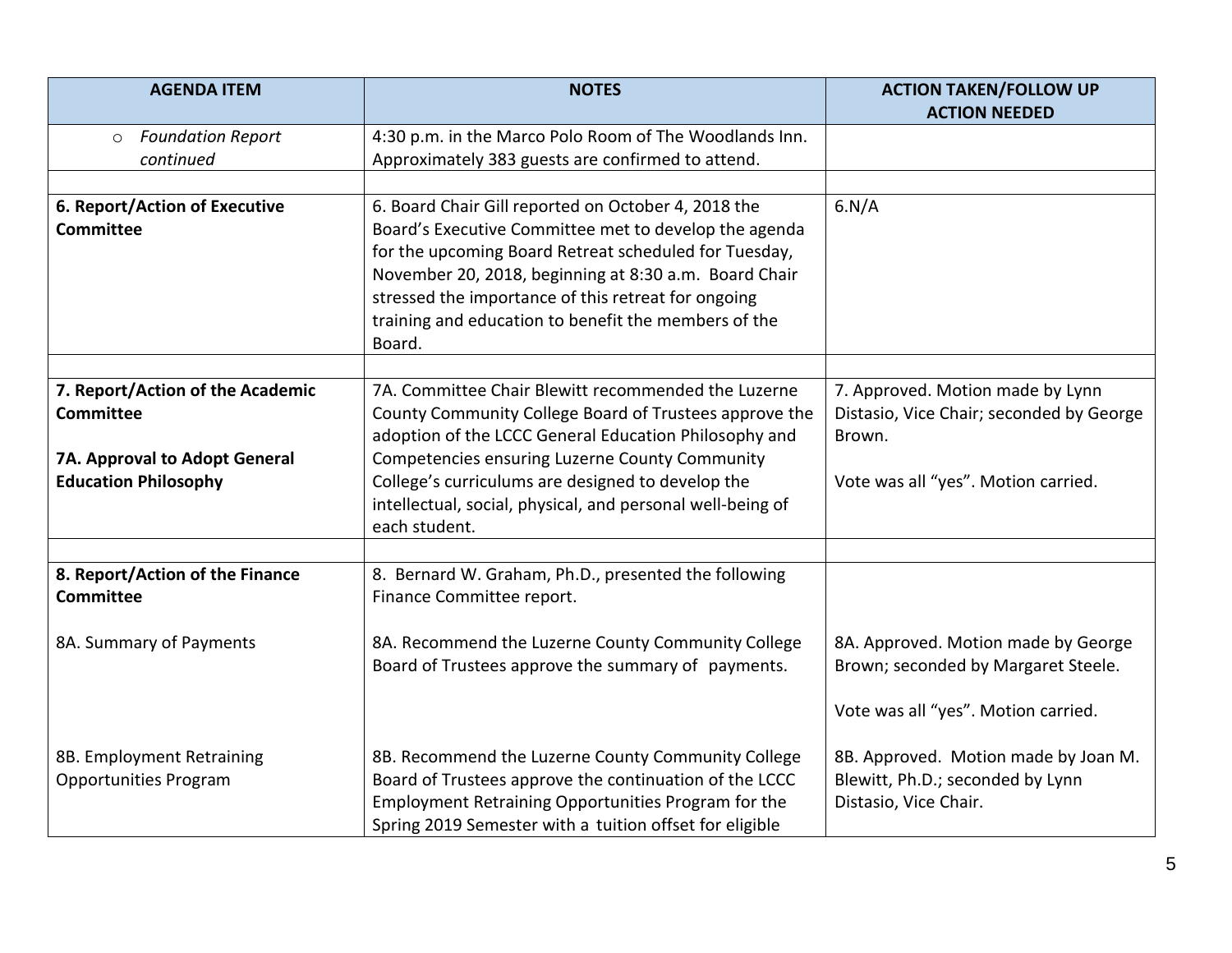| <b>AGENDA ITEM</b>                | <b>NOTES</b>                                                                    | <b>ACTION TAKEN/FOLLOW UP</b>        |
|-----------------------------------|---------------------------------------------------------------------------------|--------------------------------------|
|                                   |                                                                                 | <b>ACTION NEEDED</b>                 |
|                                   | individuals, not to exceed a total value of \$25,000.                           | Vote was all "yes". Motion carried.  |
| 8C. RFP, Mailroom Postage Machine | 8C. Recommend the Luzerne County Community College                              | 8C. Approved. Motion made by James   |
|                                   | Board of Trustees approve the proposal for a Mailroom                           | Dennis; seconded by Joan M. Blewitt, |
|                                   | Postage Machine to Postage Pros Plus in the amount of                           | Ph.D.                                |
|                                   | \$6,651.96 for year 1; \$6,651.96 for year 2; \$7,171.80 for                    |                                      |
|                                   | year 3; \$7,171.80 for year 4; \$7,171.80 for year 5, for a                     | Vote was all "yes". Motion carried.  |
|                                   | total amount of \$34,819.32 for 5 years.                                        |                                      |
| 8D. Acceptance of Grants          | 8D. Recommend the Luzerne County Community College                              | 8D. Approved. Motion made by Joan M. |
|                                   | Board of Trustees approve the acceptance of the following                       | Blewitt, Ph.D., seconded by George   |
|                                   | Pennsylvania State grant renewal awards:                                        | Brown.                               |
|                                   | The ALTA renewal grants from the Pennsylvania                                   |                                      |
|                                   | Department of Education were funded as follows:                                 | Vote was all "yes". Motion carried.  |
|                                   | #054 Family Literacy grant was level funded at<br>$\bullet$<br>\$340,000.       |                                      |
|                                   | $\checkmark$ #064 Adult Basic Education received an increase of                 |                                      |
|                                   | \$35,688 to \$788,405.                                                          |                                      |
|                                   | The Perkins grant from the Pennsylvania Department<br>$\bullet$                 |                                      |
|                                   | of Education received an increase of \$25,639 to                                |                                      |
|                                   | \$488,195. Of this amount, LCCC will receive \$446,895.                         |                                      |
|                                   | The balance goes to our partners in the Hazleton Area                           |                                      |
|                                   | Career Center and Schuylkill Technology Center.                                 |                                      |
|                                   | The Act 101 grant program will receive \$46,050 in<br>$\bullet$                 |                                      |
|                                   | funding.                                                                        |                                      |
|                                   | The Keys Program received an increase of \$27,989 to<br>$\bullet$<br>\$235,487. |                                      |
|                                   |                                                                                 |                                      |
|                                   | Year-to-date the State of Pennsylvania has provided a                           |                                      |
|                                   | total of \$1,898,137 in state grants for 2018-2019, which is                    |                                      |
|                                   | an increase of \$65,281 over last year.                                         |                                      |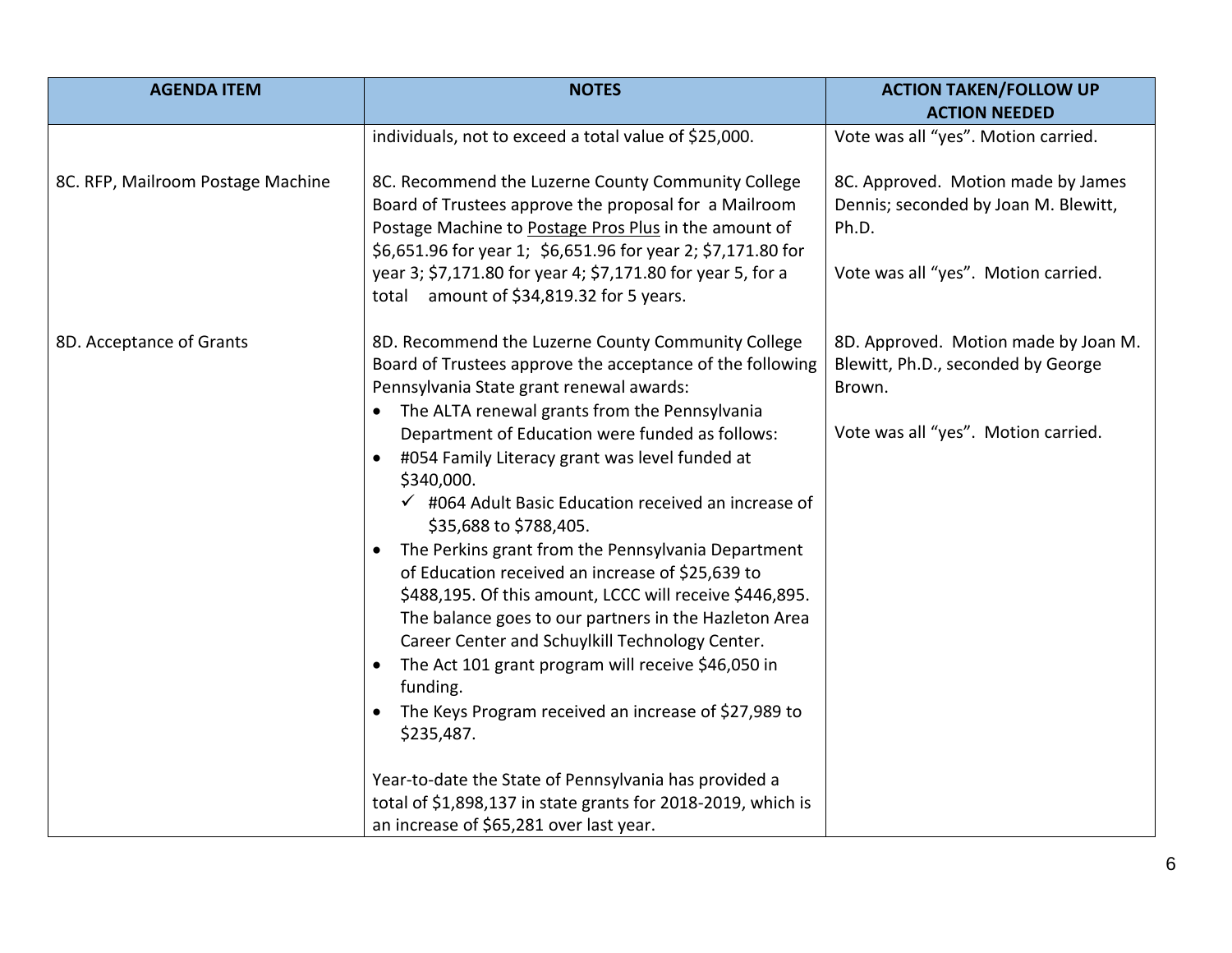| <b>AGENDA ITEM</b>                                                                       | <b>NOTES</b>                                                                                                                                                                                                                                                                                                                                                                                                                                                                                                                                                                                                                            | <b>ACTION TAKEN/FOLLOW UP</b><br><b>ACTION NEEDED</b> |
|------------------------------------------------------------------------------------------|-----------------------------------------------------------------------------------------------------------------------------------------------------------------------------------------------------------------------------------------------------------------------------------------------------------------------------------------------------------------------------------------------------------------------------------------------------------------------------------------------------------------------------------------------------------------------------------------------------------------------------------------|-------------------------------------------------------|
| 9. Report of the Human Resources<br><b>Committee</b>                                     | 9. No report.                                                                                                                                                                                                                                                                                                                                                                                                                                                                                                                                                                                                                           | 9. N/A                                                |
|                                                                                          |                                                                                                                                                                                                                                                                                                                                                                                                                                                                                                                                                                                                                                         |                                                       |
| 10. Report of the Legislative,<br><b>Economic and Public Affairs</b><br><b>Committee</b> | 10. Committee Chair Distasio reported at the October<br>committee meeting, an overview of the ALICE Training<br>Program was presented by Mike Shatley, Security Officer<br>and Russ Bigus, Learning Support Assistant. Both<br>individuals are Certified ALICE Instructors and were<br>commended for their informative presentation.                                                                                                                                                                                                                                                                                                    | 10. N/A                                               |
|                                                                                          | Committee Chair Distasio expressed, on behalf of the<br>Board of Trustees, our sympathies to the family and<br>friends of State Representative of the 114 <sup>th</sup> District, Sid<br>Michaels Kavulich (D). State Representative Kavulich was<br>a strong advocate of community colleges. Committee<br>Chair Distasio noted she had the opportunity to meet with<br>State Representative Kavulich at two separate events.<br>During which, she was drawn to his constant attention to<br>the community and community college. He worked very<br>hard on community college issues as well as working well<br>with other legislators. |                                                       |
|                                                                                          |                                                                                                                                                                                                                                                                                                                                                                                                                                                                                                                                                                                                                                         |                                                       |
| <b>Acknowledgments</b>                                                                   | Board Chair Gill reported Luzerne County Community<br>College served as the host of the September 2018 Luzerne<br>County Council meeting. Board Chair Gill commended the<br>College on the following: 1)Preparation for the<br>arrangements to host the meeting at LCCC; and, 2) LCCC<br>had the opportunity to present the State of the College to<br>County Council and the way in which it was presented<br>showed how well you all do your work.                                                                                                                                                                                    |                                                       |